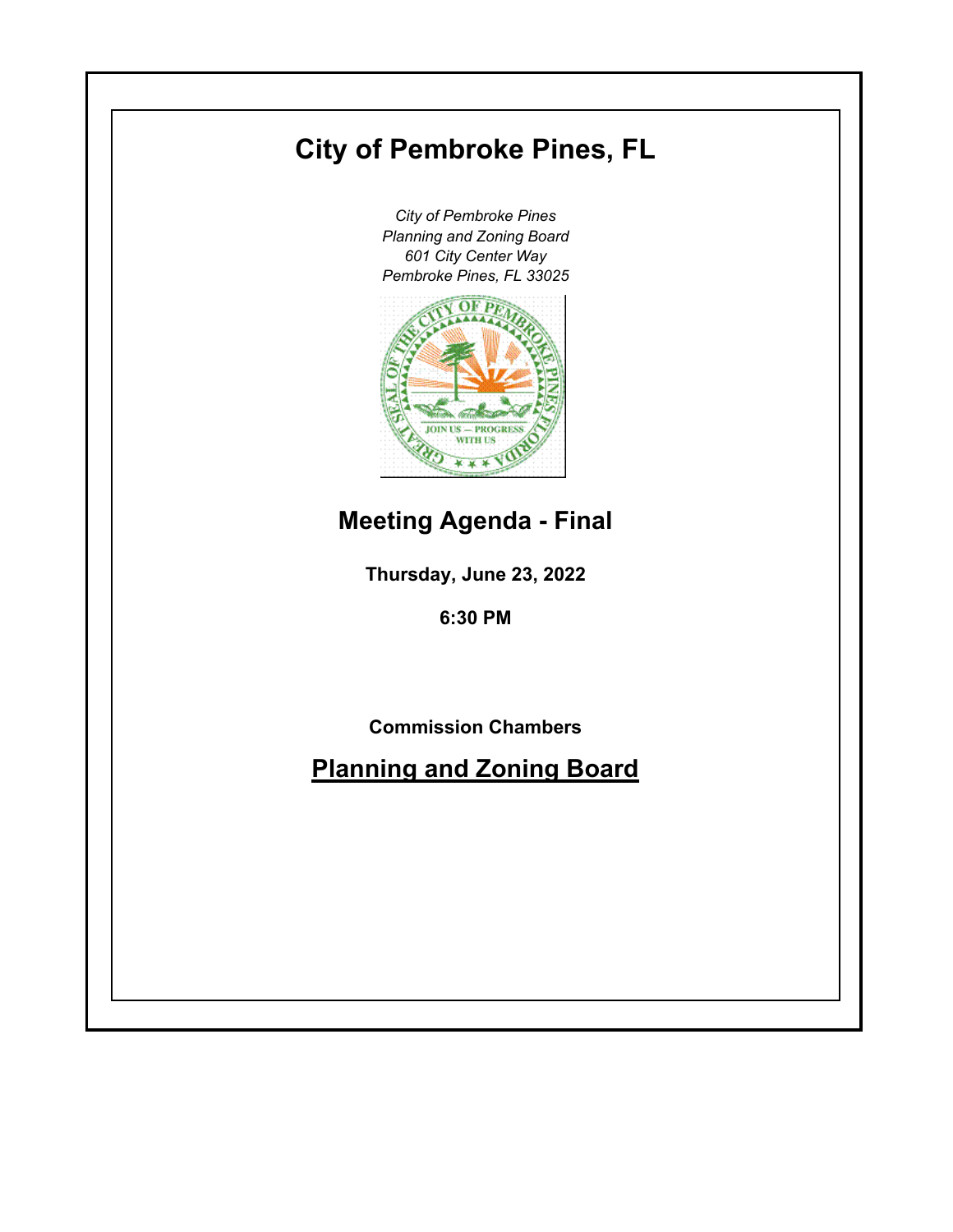#### **PLANNING AND ZONING BOARD / ARCHITECTURAL REVIEW BOARD**

**Pursuant to Florida Statutes Chapter 286 .011, notice is hereby given that one or more City Commissioners may be present at this meeting.**

**THIS MEETING WILL BE CONDUCTED IN PERSON BUT WITH THE RECOMMENDED ADHERENCE TO THE SAFETY GUIDELINES OF THE CENTER FOR DISEASE CONTROL (CDC) WITH REGARD TO FACE COVERINGS AND SOCIAL DISTANCING DUE TO THE RECENT COVID-19 PANDEMIC.**

#### **MEETING CALLED TO ORDER**

**ROLL CALL**

#### **SUBMISSION OF LOBBYING DISCLOSURE FORMS:**

#### **MINUTES:**

**[22-0498](http://ppines.legistar.com/gateway.aspx?m=l&id=/matter.aspx?key=15433)** May 26, 2022

*Attachments:* [M05262022](http://ppines.legistar.com/gateway.aspx?M=F&ID=7d24d6ef-7b05-4fd7-8ae7-445773b1eb5c.pdf)

### **NEW BUSINESS: CONSENT AGENDA:**

**MSC 2022-0005, Douglas Taft Plaza (AKA Pembroke Place South Plaza)**, 8900 - 8940 Taft Street, paint modifications to existing building and monument sign, miscellaneous application. (Juliana/Cole) **1. [22-0499](http://ppines.legistar.com/gateway.aspx?m=l&id=/matter.aspx?key=15434)**

*Attachments:* [Item No. 1 Douglas Taft Plaza \(22-0499\)](http://ppines.legistar.com/gateway.aspx?M=F&ID=d5681500-85a6-4b47-bc8f-113a81ba0c72.pdf)

## **NEW BUSINESS:**

#### **QUASI-JUDICIAL ITEMS:**

| 2. | 22-0501             | ZV 2022-05, Douglas Gardens IV & VI, 705 SW 88 Avenue, variance<br>request. (Dean)                               |
|----|---------------------|------------------------------------------------------------------------------------------------------------------|
|    | <b>Attachments:</b> | Item No. 2 Douglas Garden IV & VI (22-0501)                                                                      |
| 3. | 22-0502             | ZV 2022-0009, Additional Outparcel @ Pembroke Commons, 300 -<br>700 N University Drive, variance request. (Dean) |
|    | <b>Attachments:</b> | Item No. 3 & 4 Additional Outparcel @ Pembroke Commons (22-0502 & 0503)                                          |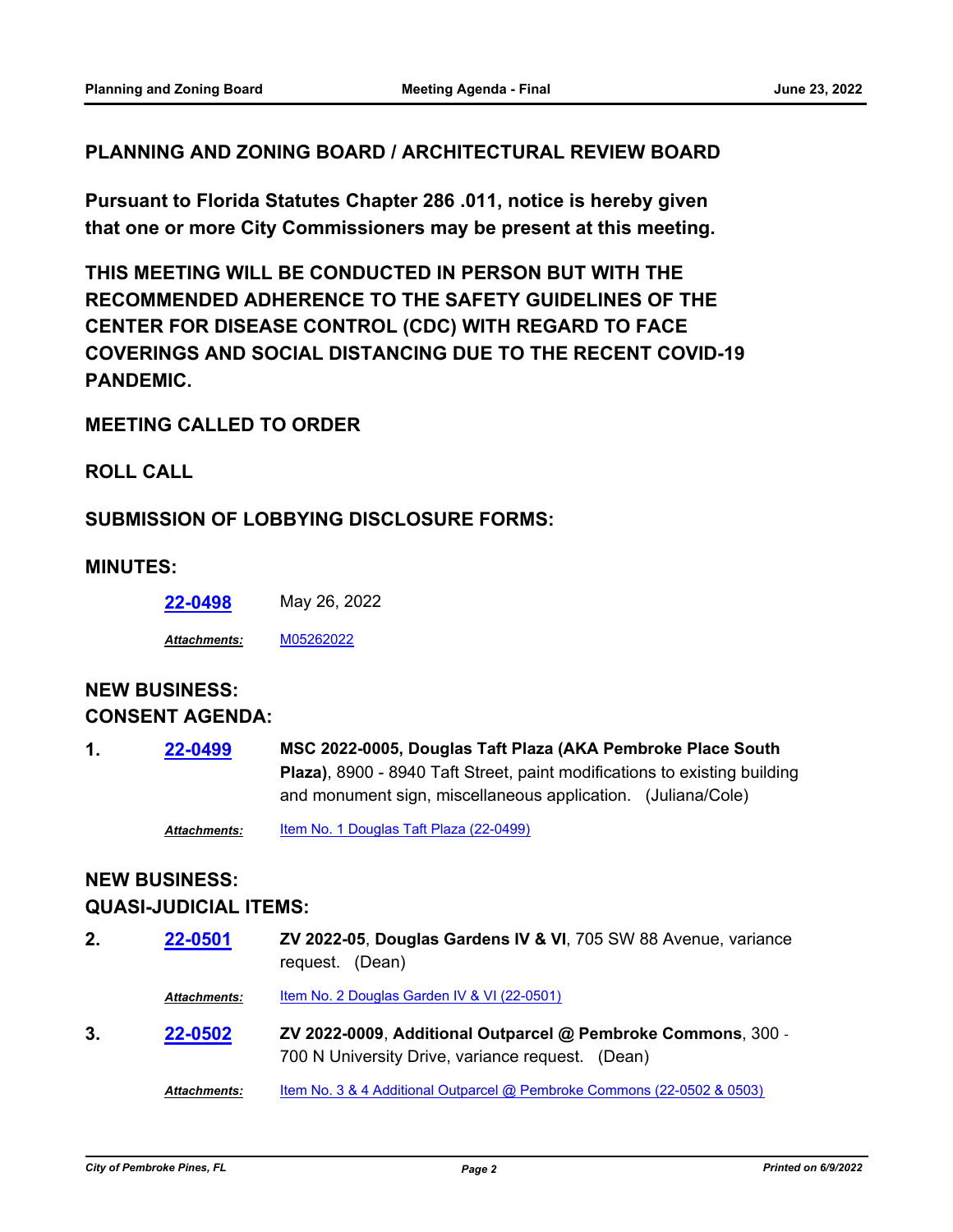| 4. | 22-0503             | ZV 2022-0010, Additional Outparcel @ Pembroke Commons, 300 -<br>700 N University Drive, variance request. (Dean) |
|----|---------------------|------------------------------------------------------------------------------------------------------------------|
|    | <b>Attachments:</b> | <u>Item No. 3 &amp; 4 Additional Outparcel @ Pembroke Commons (22-0502 &amp; 0503)</u>                           |
| 5. | 22-0504             | ZV 2022-0011, Sleep Number @ 16000 Pines Market, 16030 Pines<br>Boulevard, variance request. (Dean)              |
|    | <b>Attachments:</b> | Item No. 5 Sleep Number @ 16000 Pines Market (22-0504)                                                           |
| 6. | 22-0505             | SP 2021-12, EZ Express Carwash, 181 NW 180 Avenue, site plan<br>amendment. (Cole)                                |
|    | <b>Attachments:</b> | Item No. 6 EZ Express Carwash (22-0505)<br>Item No. 6 $(22-0505)$ Final Plans for P & Z                          |
| 7. | 22-0506             | SP 2021-19, Chick-fil-A @ Westfork Plaza, 15901 Pines Boulevard,<br>site plan application. (Joseph)              |
|    | <b>Attachments:</b> | Item No. 7 Chick-fil-A @ Westfork Plaza $(22-0506)$                                                              |

#### **ITEMS AT THE REQUEST OF THE BOARD:**

#### **ITEMS AT THE REQUEST OF STAFF:**

#### **ITEMS AT THE REQUEST OF THE PUBLIC:**

#### **ADJOURNMENT:**

#### **MEETING DATES AND TIMES:**

*ARE SUBJECT TO CHANGE. PLEASE VERIFY THE DATE AND TIME WITH THE PLANNING AND ECONOMIC DEVELOPMENT DEPARTMENT, (954) 392-2100, PRIOR TO ATTENDING.*

#### **AFFECTED PARTIES:**

*ALL AFFECTED PARTIES (A PERSON (OR PERSONS) NATURAL OR CORPORATE, WHO IS THE OWNER OF THE SUBJECT PROPERTY AS LISTED IN THE RECORDS OF THE BROWARD COUNTY PROPERTY APPRAISER, OR WHO RESIDES IN OR OPERATES A BUSINESS WITHIN 500 FEET OF THE SUBJECT PROPERTY) MAY APPEAR AT SAID PLACE AND TIME TO BE HEARD AND TO PRESENT THEIR EVIDENCE, BRING FORTH WITNESSES, AND CROSS-EXAMINE WITNESSES PROVIDING THEY NOTIFY AND FILE THE REQUIRED FORMS PROVIDED BY THE CITY CLERK'S OFFICE AT LEAST SEVEN CALENDAR DAYS PRIOR TO THE PROCEEDINGS.*

#### **INFORMATION:**

INFORMATION REGARDING ANY ITEMS MAY BE RECEIVED IN THE OFFICE OF THE PLANNING AND *ECONOMIC DEVELOPMENT DEPARTMENT, 601 CITY CENTER WAY, PEMBROKE PINES, FLORIDA (954) 392-2100, MONDAY - THURSDAY, BETWEEN THE HOURS OF 7:00 AM. AND 6:00 P.M.*